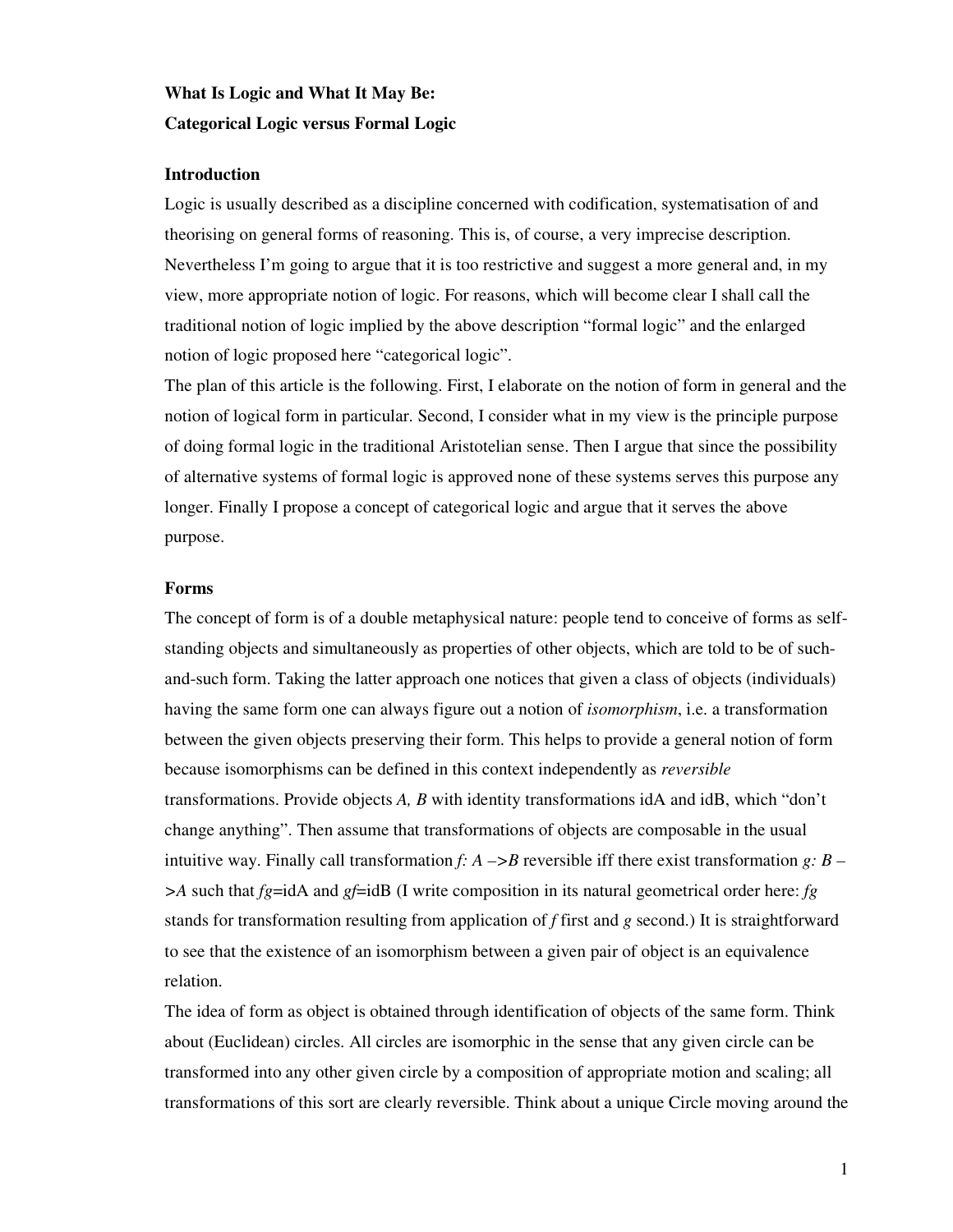plane and changing its size. Forgetting about transformations think about the Circle as a common form of all individual circles.

#### **Logical Forms**

Circle belongs to an important class of form called geometrical forms. Another basic class of forms is that of algebraic forms. Logical forms belong to this latter class. Reversible transformations associated with algebraic forms are substitutions. Take any algebraic expression (a formula) like *a+b*. Variables *a,b* take their values in certain domain of individuals; let it be natural numbers for simplicity. Then  $a+b$  can be seen as a common name of expressions  $1+2$ , 1+3, 2+3, etc. But let's look more precisely what is involved here. Given, for example, expression  $1+2$  one may replace 1 by 2 and 2 (in the original expression!) by 3 and so get expression 2+3 from the same class. Obviously such replacements are reversible. This allows for thinking about both summands "up to replacement" and about the sum - as having form  $a+b$ . To see that the reversibility of replacements is necessary for building this form-concept think about the operation of summing of some given natural numbers. Unless the number of the given numbers is fixed this operation doesn't have any "arity", and so doesn't have an algebraic form in the usual sense albeit it is perfectly well defined.

Logical forms work similarly. Writing the scheme (form) of Aristotle's "perfect syllogism" as *A is B, all B's are C, therefore A is C*

one is supposed to put at places of variables *A, B, C* some English words and obtain a meaningful sentence. What underlies this construction is the possibility of obtaining a meaningful sentence from another meaningful sentence by keeping terms "is", "all", "are" and "therefore" untouched (invariant) but replacing other terms by new ones. Ranges of variables *A, B, C* are not limited here by any particular semantic domain. It is further required that expressions of the form *A is B* and *all B's are C* (called premises) have certain truth-values (if they are both true then *A is C* is also true). As we can see this latter requirement concerns specific features of the system of logic in question. Which forms count as logical, generally speaking, depends on a given system of formal logic. In the traditional context this makes no difficulty because, as we shall now see, the traditional concept of formal logic hardly allows for alternative systems of logic.

## **Purpose of Formal Logic and Logical Pluralism**

Here is an argument in favour of the traditional Aristotelian idea of context-independent formal logic. Unless a system of context-independent rules of reasoning is assumed and respected by all members of a given community this community cannot support a rational discussion and so cannot develop sciences and philosophy. Arguably it cannot support democracy, independent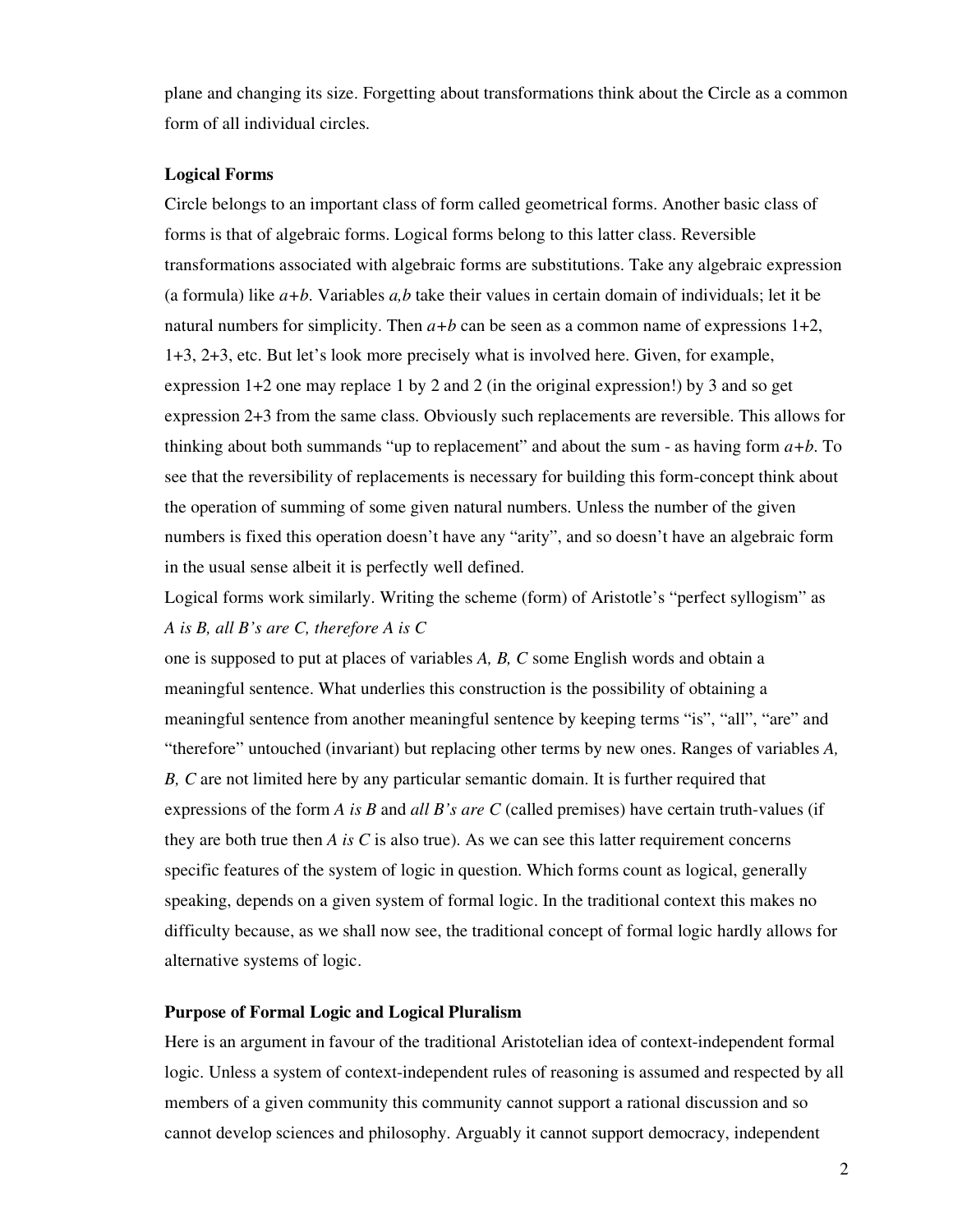juridical system and any other social institution based on rational dialog either. As far as people share logical forms and stick to the same logical rules they can discuss and revise their different beliefs rationally. But if they disagree about logic like about anything else they fail to be rational. In older times when there was basically one system of formal logic on the market the consensus about logic was easy to reach. But since the possibility of alternative systems of logic has been clearly shown in 20th century such consensus became problematic just like any other consensus.

#### **Categories**

The notion of category can be viewed as a generalisation of the notion of form obtained through treating non-reversible transformations on equal footing with reversible ones. A category comprises a class of objects provided with transformations (called in Category theory morphisms) to themselves and to other objects. Each object is provided with unique identity morphism; all morphisms are associatively composable. Categories are ubiquitous in mathematics and science just like forms. An algebraic group (thought of "up to isomorphism as usual) is a kind of form (structure). However since not all groups are isomorphic there is no form shared by all groups. Nevertheless all groups make a category where morphisms are group homomorphisms.

#### **Categorical Logic**

I claim that a rational discussion doesn't necessarily require a system of formal logic shared by all participants but may proceed in the situation when interactions (communications) between the participants make categories with certain properties, which can be appropriately called logical. As far as logical properties are identified in the new setting one can define the notion of logical morphism (functor), which in a sense replaces that of logical form.

Traditionally logic is closely linked to linguistic practice and particularly to language. Categorical logic sticks to the traditional link with linguistic practice but deals with speech rather than ready-made language. Notice that an elementary speech act is directed from the speaker to the listener. This makes it natural to think about speech acts as morphisms. Think about a community of speakers (where every speaker is also a listener) and speech acts between these peoples. The notion of shared language is obtained from the assumption according to which all speech acts are reversible: anything one can say to anybody else he or she can also hear from anybody else. This allows for collapsing all the speakers into one ideal subject engaged into a linguistic game with itself. But Category theory points to a vast area between a wholly transparent communication based on an ideal language and the pseudo-linguistic chaos making anything like rational discussion impossible. Let's assume that our speech acts are composable in the following sense: if *A* says *f* to *B* and *B* says *g* to *C A* is in a position to say to *C* such *fg* that it